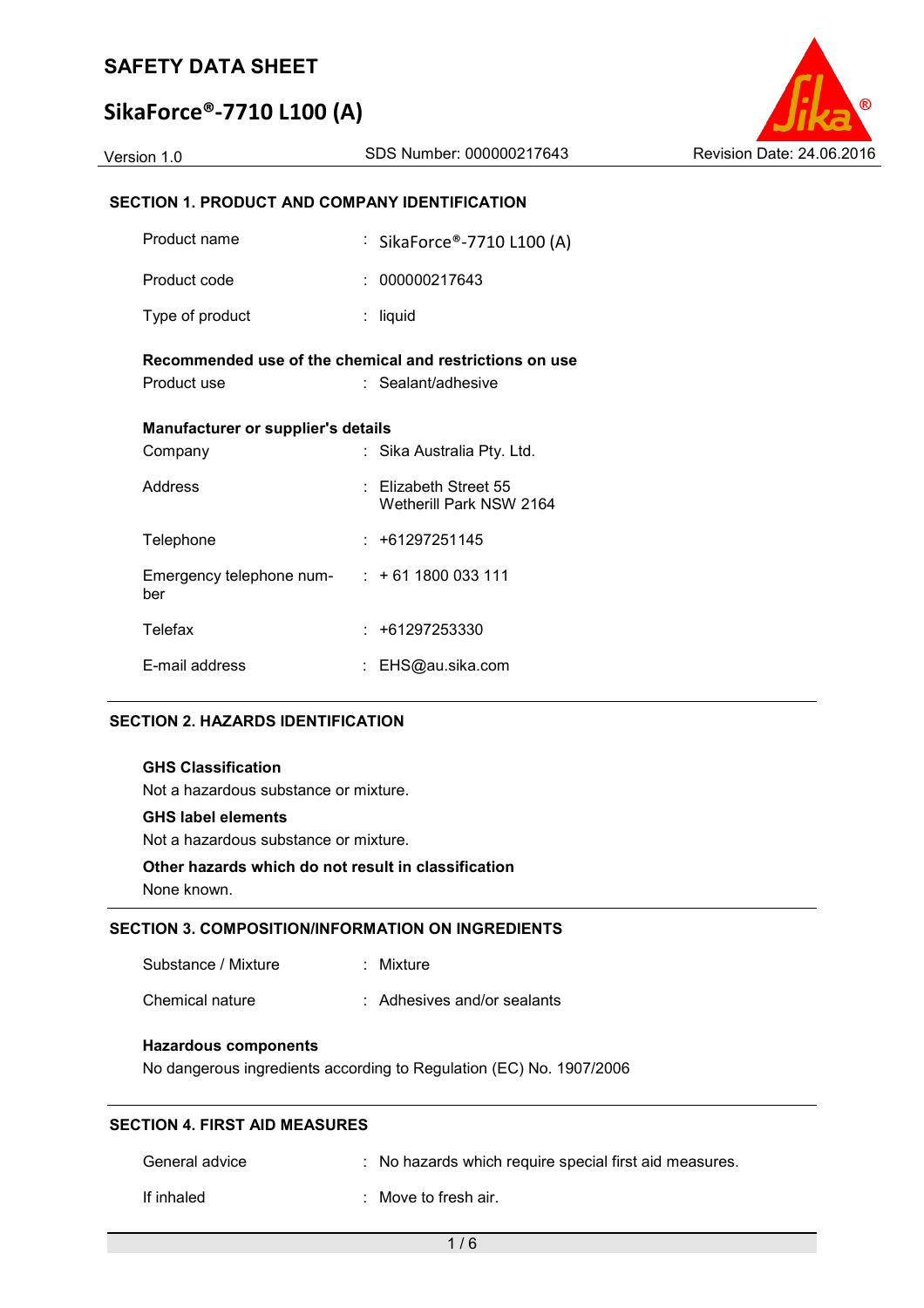# **SikaForce®-7710 L100 (A)**



| Version 1.0                                                       | SDS Number: 000000217643<br>Revision Date: 24.06.2016                                                                                                                |  |  |  |  |  |
|-------------------------------------------------------------------|----------------------------------------------------------------------------------------------------------------------------------------------------------------------|--|--|--|--|--|
| In case of skin contact                                           | : Take off contaminated clothing and shoes immediately.<br>Wash off with soap and plenty of water.                                                                   |  |  |  |  |  |
| In case of eye contact                                            | : Flush eyes with water as a precaution.<br>Remove contact lenses.<br>Keep eye wide open while rinsing.                                                              |  |  |  |  |  |
| If swallowed                                                      | : Clean mouth with water and drink afterwards plenty of water.<br>Do not give milk or alcoholic beverages.<br>Never give anything by mouth to an unconscious person. |  |  |  |  |  |
| Most important symptoms<br>and effects, both acute and<br>delayed | : No known significant effects or hazards.<br>See Section 11 for more detailed information on health effects<br>and symptoms.                                        |  |  |  |  |  |
| Notes to physician                                                | : Treat symptomatically.                                                                                                                                             |  |  |  |  |  |

#### **SECTION 5. FIREFIGHTING MEASURES**

| Suitable extinguishing media                     | : Use extinguishing measures that are appropriate to local cir-<br>cumstances and the surrounding environment. |
|--------------------------------------------------|----------------------------------------------------------------------------------------------------------------|
| Hazardous combustion prod-<br>ucts               | : No hazardous combustion products are known                                                                   |
| Specific extinguishing meth-<br>ods              | : Standard procedure for chemical fires.                                                                       |
| Special protective equipment<br>for firefighters | : In the event of fire, wear self-contained breathing apparatus.                                               |

#### **SECTION 6. ACCIDENTAL RELEASE MEASURES**

| Environmental precautions                                | : No special environmental precautions required.                                                             |
|----------------------------------------------------------|--------------------------------------------------------------------------------------------------------------|
| Methods and materials for<br>containment and cleaning up | : Wipe up with absorbent material (e.g. cloth, fleece).<br>Keep in suitable, closed containers for disposal. |

#### **SECTION 7. HANDLING AND STORAGE**

| Advice on protection against<br>fire and explosion | : Normal measures for preventive fire protection.                                                                                                       |
|----------------------------------------------------|---------------------------------------------------------------------------------------------------------------------------------------------------------|
| Advice on safe handling                            | : For personal protection see section 8.<br>No special handling advice required.<br>Follow standard hygiene measures when handling chemical<br>products |
| Hygiene measures                                   | : When using do not eat or drink.<br>When using do not smoke.                                                                                           |
| Conditions for safe storage                        | : Keep container tightly closed in a dry and well-ventilated<br>place.                                                                                  |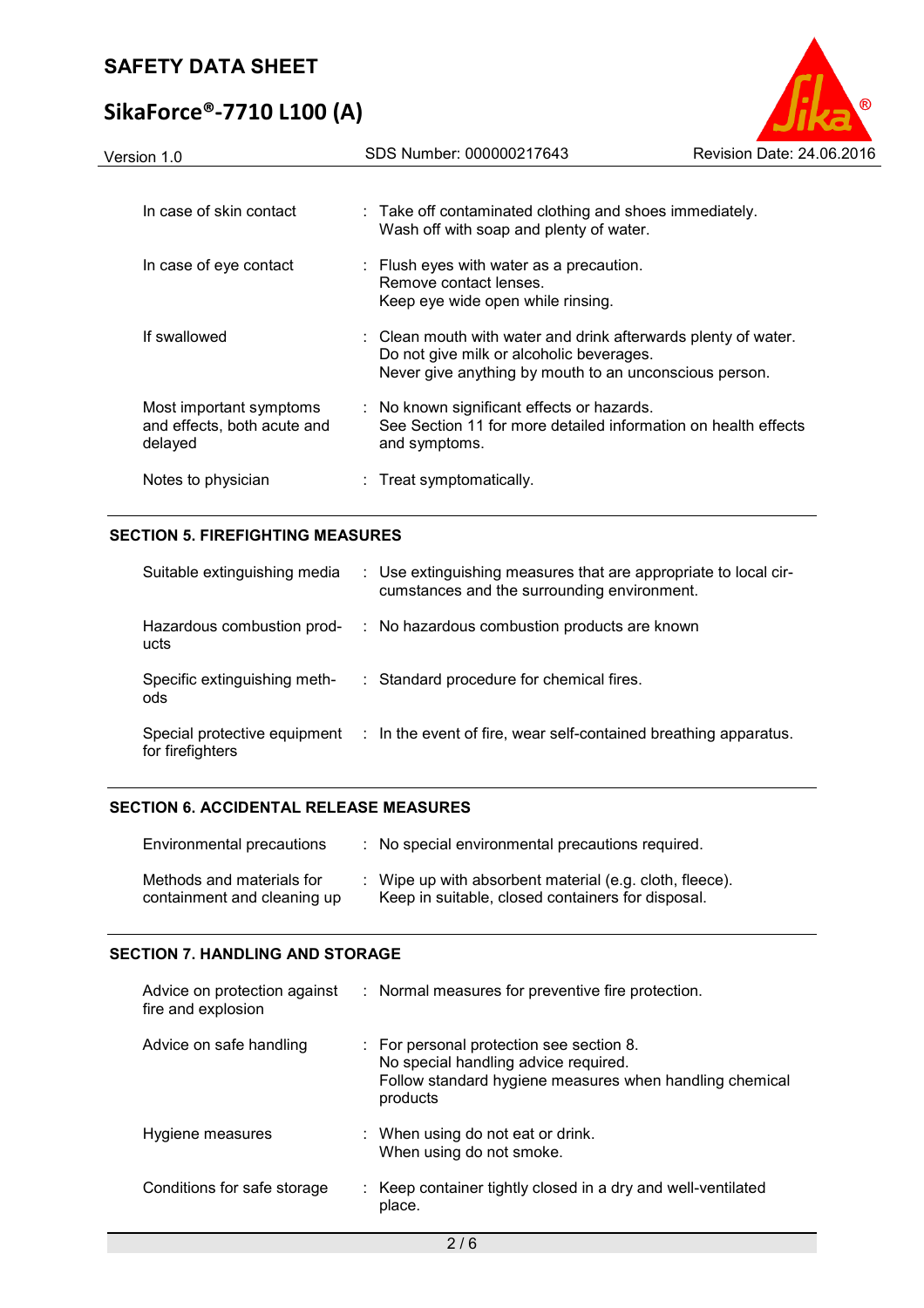## **SikaForce®-7710 L100 (A)**

| Version 1.0        | SDS Number: 000000217643                                  | Revision Date: 24.06.2016 |
|--------------------|-----------------------------------------------------------|---------------------------|
|                    | Store in accordance with local regulations.               |                           |
| Materials to avoid | : No special restrictions on storage with other products. |                           |

#### **SECTION 8. EXPOSURE CONTROLS/PERSONAL PROTECTION**

#### **Components with workplace control parameters**

Contains no substances with occupational exposure limit values.

#### **Personal protective equipment**

| Respiratory protection   | : Use respiratory protection unless adequate local exhaust<br>ventilation is provided or exposure assessment demonstrates<br>that exposures are within recommended exposure guidelines.<br>The filter class for the respirator must be suitable for the max-<br>imum expected contaminant concentration<br>(gas/vapour/aerosol/particulates) that may arise when han-<br>dling the product. If this concentration is exceeded, self-<br>contained breathing apparatus must be used. |
|--------------------------|-------------------------------------------------------------------------------------------------------------------------------------------------------------------------------------------------------------------------------------------------------------------------------------------------------------------------------------------------------------------------------------------------------------------------------------------------------------------------------------|
| Hand protection          | : Chemical-resistant, impervious gloves complying with an ap-<br>proved standard should be worn at all times when handling<br>chemical products if a risk assessment indicates this is nec-<br>essary.                                                                                                                                                                                                                                                                              |
| Eye protection           | : Safety eyewear complying with an approved standard should<br>be used when a risk assessment indicates this is necessary.                                                                                                                                                                                                                                                                                                                                                          |
| Skin and body protection | : Choose body protection in relation to its type, to the concen-<br>tration and amount of dangerous substances, and to the spe-<br>cific work-place.                                                                                                                                                                                                                                                                                                                                |

#### **SECTION 9. PHYSICAL AND CHEMICAL PROPERTIES**

| Appearance                              | : viscous liquid                            |
|-----------------------------------------|---------------------------------------------|
| Colour                                  | beige                                       |
| Odour                                   | : sweet                                     |
| Odour Threshold                         | : No data available                         |
| рH                                      | : No data available                         |
| Melting point/range / Freezing<br>point | : No data available                         |
| Boiling point/boiling range             | :   No data available                       |
| Flash point                             | : > 101 °C (> 214 °F)<br>Method: closed cup |
| Evaporation rate                        | :   No data available                       |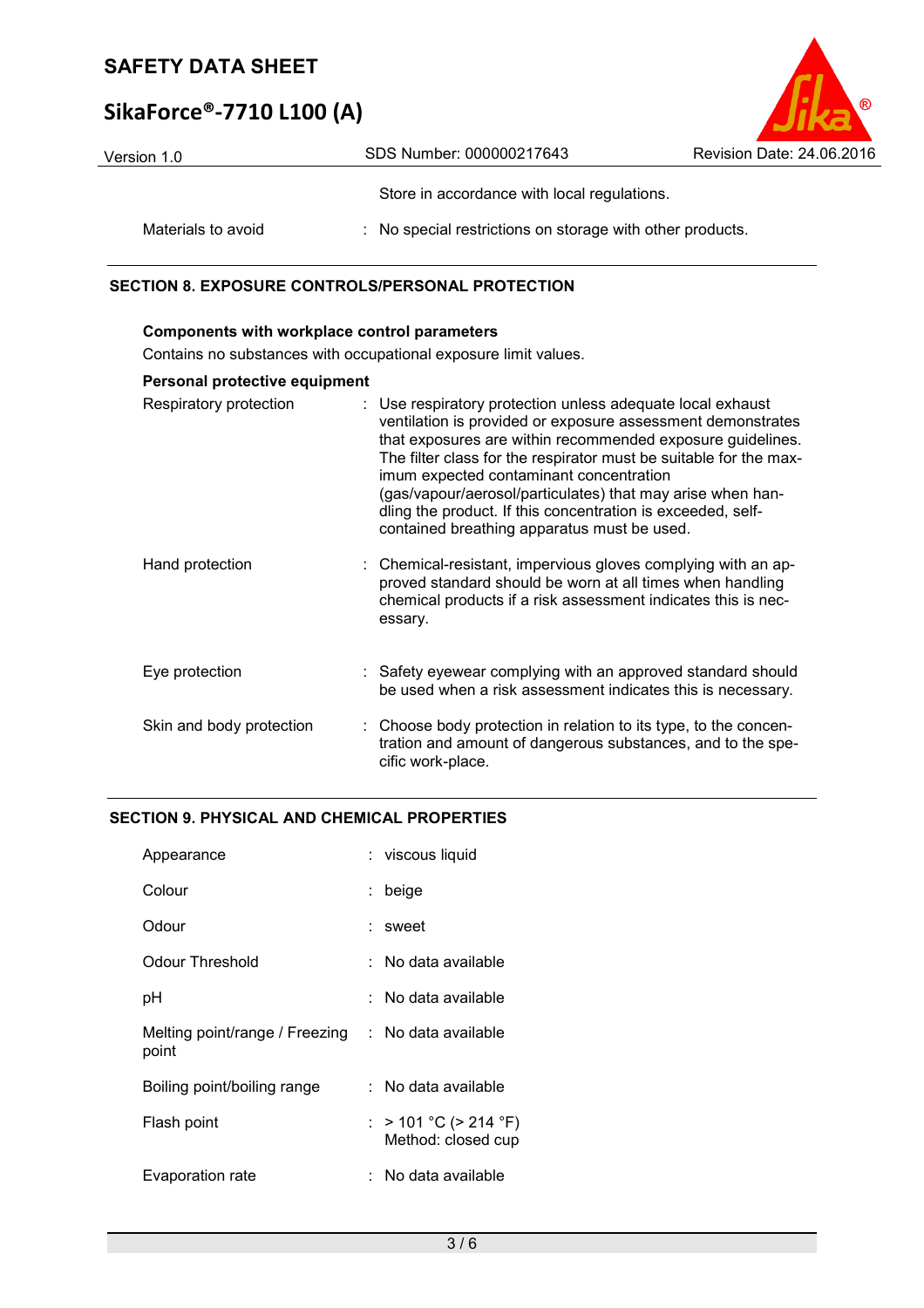# **SikaForce®-7710 L100 (A)**



| Flammability                               | : No data available                 |
|--------------------------------------------|-------------------------------------|
| Upper explosion limit                      | : No data available                 |
| Lower explosion limit                      | : No data available                 |
| Vapour pressure                            | : No data available                 |
| Relative vapour density                    | : No data available                 |
| Density                                    | : ca. 1.68 g/cm3 (20 °C (68 °F) ()) |
| Solubility(ies)<br>Water solubility        | $:$ insoluble                       |
| Partition coefficient: n-<br>octanol/water | : No data available                 |
| Auto-ignition temperature                  | : No data available                 |
| Decomposition temperature                  | : No data available                 |
| Viscosity<br>Viscosity, dynamic            | : No data available                 |
| Viscosity, kinematic                       | : > 20.5 mm2/s (40 °C)              |
| Molecular weight                           | No data available                   |
|                                            |                                     |

#### **SECTION 10. STABILITY AND REACTIVITY**

| Reactivity                              | : No dangerous reaction known under conditions of normal use. |
|-----------------------------------------|---------------------------------------------------------------|
| Chemical stability                      | : The product is chemically stable.                           |
| Possibility of hazardous reac-<br>tions | : No hazards to be specially mentioned.                       |
| Conditions to avoid                     | $\therefore$ No data available                                |
| Incompatible materials                  | $\therefore$ No data available                                |
| Hazardous decomposition<br>products     | : No decomposition if stored and applied as directed.         |

#### **SECTION 11. TOXICOLOGICAL INFORMATION**

#### **Acute toxicity**

No data available

#### **Skin corrosion/irritation**

Not classified based on available information.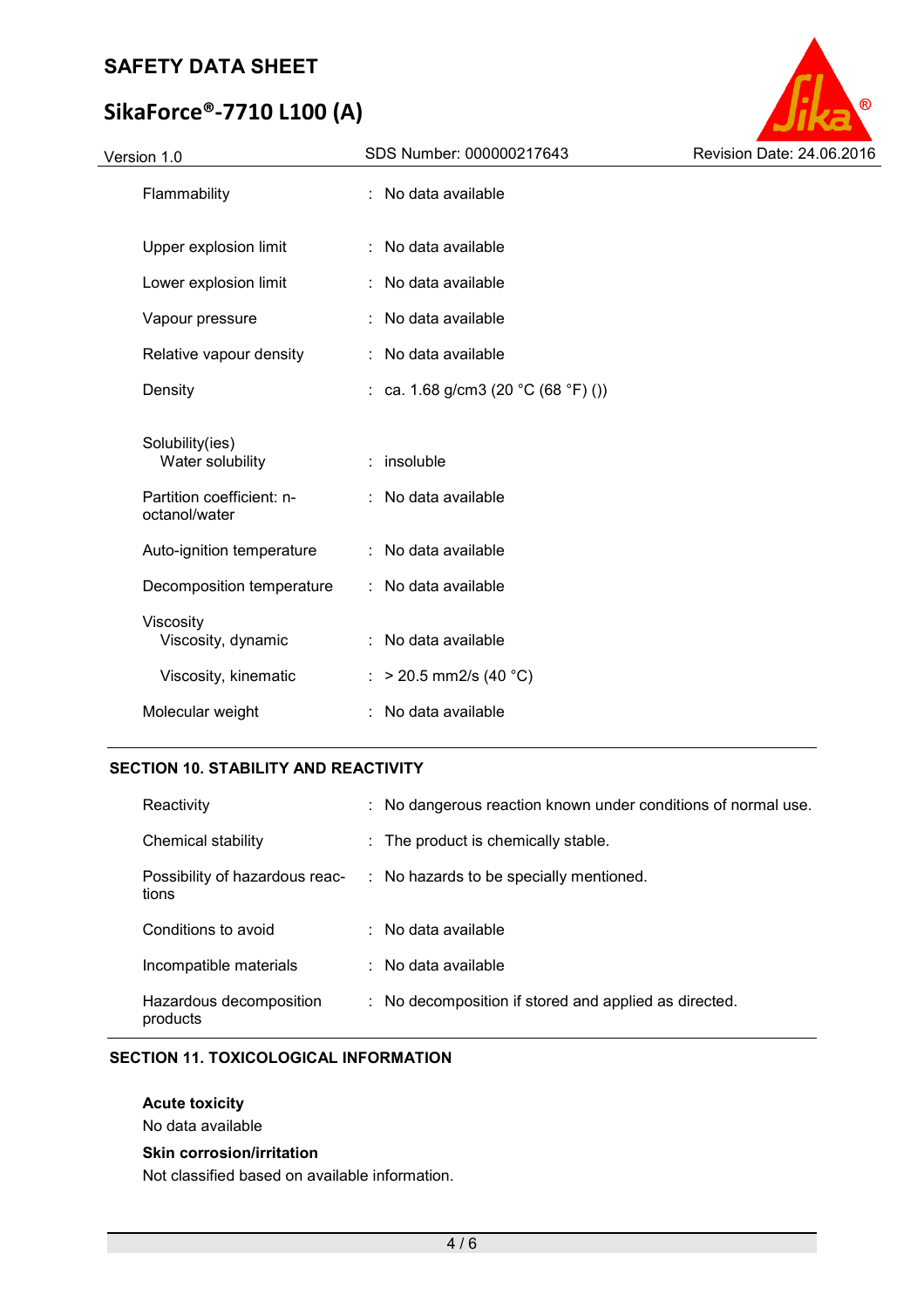## **SikaForce®-7710 L100 (A)**

#### Version 1.0 SDS Number: 000000217643 Revision Date: 24.06.2016



#### **Serious eye damage/eye irritation**

Not classified based on available information.

#### **Respiratory or skin sensitisation**

Skin sensitisation: Not classified based on available information. Respiratory sensitisation: Not classified based on available information.

#### **Chronic toxicity**

**Germ cell mutagenicity**  Not classified based on available information.

#### **Carcinogenicity**

Not classified based on available information.

#### **Reproductive toxicity**

Not classified based on available information.

#### **STOT - single exposure**

Not classified based on available information.

## **STOT - repeated exposure**

Not classified based on available information.

#### **Aspiration toxicity**

Not classified based on available information.

#### **SECTION 12. ECOLOGICAL INFORMATION**

**Ecotoxicity**  No data available **Persistence and degradability**  No data available **Bioaccumulative potential**  No data available **Mobility in soil**  No data available **Other adverse effects Product:** 

mation

Additional ecological infor-: There is no data available for this product.

#### **SECTION 13. DISPOSAL CONSIDERATIONS**

#### **Disposal methods**

| Contaminated packaging | Empty containers should be taken to an approved waste han- |
|------------------------|------------------------------------------------------------|
|                        | dling site for recycling or disposal.                      |